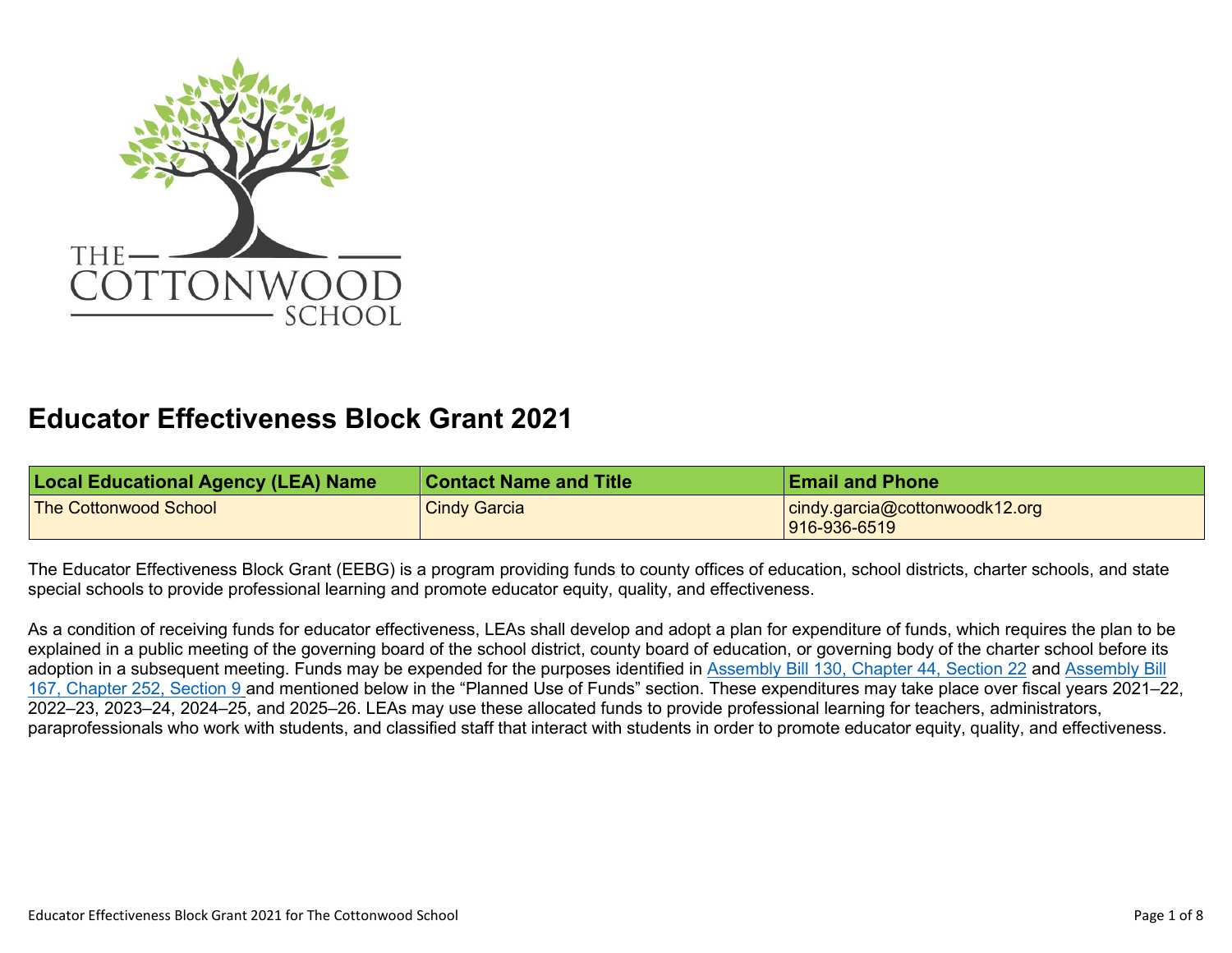The funding is distributed in an equal amount per unit of full-time equivalent certificated and classified staff as reported in California Longitudinal Pupil Achievement Data and California Basic Educational Data System for the 2020–21 fiscal year. This funding for certificated and classified staff shall not exceed the total certificated staff and classified staff count.

# **Expenditure Plan**

| <b>Total Educator Effectiveness Block Grant funds awarded to the LEA</b> |
|--------------------------------------------------------------------------|
| \$307,869                                                                |

The following table provides the LEA's expenditure plan for how it will use EEBG funds to provide professional learning for teachers, administrators, paraprofessionals who work with students, and classified staff that interact with students in order to promote educator equity, quality, and effectiveness. The allowable use categories are listed below.

| <b>Allowable Use of Funds</b>                                                                                                                                                                                                                                                                                                                                                                                                                                                                                                                                                                                                                                                                                                                                                                 | <b>Planned Use of Funds (Actions)</b>                                                                                                                                                                                                                                                                                                                        | <b>Planned Expenditures</b> |
|-----------------------------------------------------------------------------------------------------------------------------------------------------------------------------------------------------------------------------------------------------------------------------------------------------------------------------------------------------------------------------------------------------------------------------------------------------------------------------------------------------------------------------------------------------------------------------------------------------------------------------------------------------------------------------------------------------------------------------------------------------------------------------------------------|--------------------------------------------------------------------------------------------------------------------------------------------------------------------------------------------------------------------------------------------------------------------------------------------------------------------------------------------------------------|-----------------------------|
| 1. Coaching and mentoring of staff serving in an<br>instructional setting and beginning teacher or<br>administrator induction, including, but not limited to,<br>coaching and mentoring solutions that address a local<br>need for teachers that can serve all pupil populations<br>with a focus on retaining teachers, and offering<br>structured feedback and coaching systems organized<br>around social-emotional learning, including, but not<br>limited to, promoting teacher self-awareness, self-<br>management, social awareness, relationships, and<br>responsible decision-making skills, improving teacher<br>attitudes and beliefs about one's self and others, and<br>supporting learning communities for educators to<br>engage in a meaningful classroom teaching experience. |                                                                                                                                                                                                                                                                                                                                                              |                             |
| 2. Programs that lead to effective, standards-aligned<br>instruction and improve instruction in literacy across all<br>subject areas, including English language arts, history-<br>social science, science, technology, engineering,<br>mathematics, and computer science.                                                                                                                                                                                                                                                                                                                                                                                                                                                                                                                    | Professional learning for teachers, administrators,<br>paraprofessionals who work with students, and<br>classified staff that interact with students related to<br>improving instruction in literacy in all subject areas over<br>a 5-year period. Funds used for presenter costs, hourly<br>staff pay, conference costs, or additional days to<br>contract. |                             |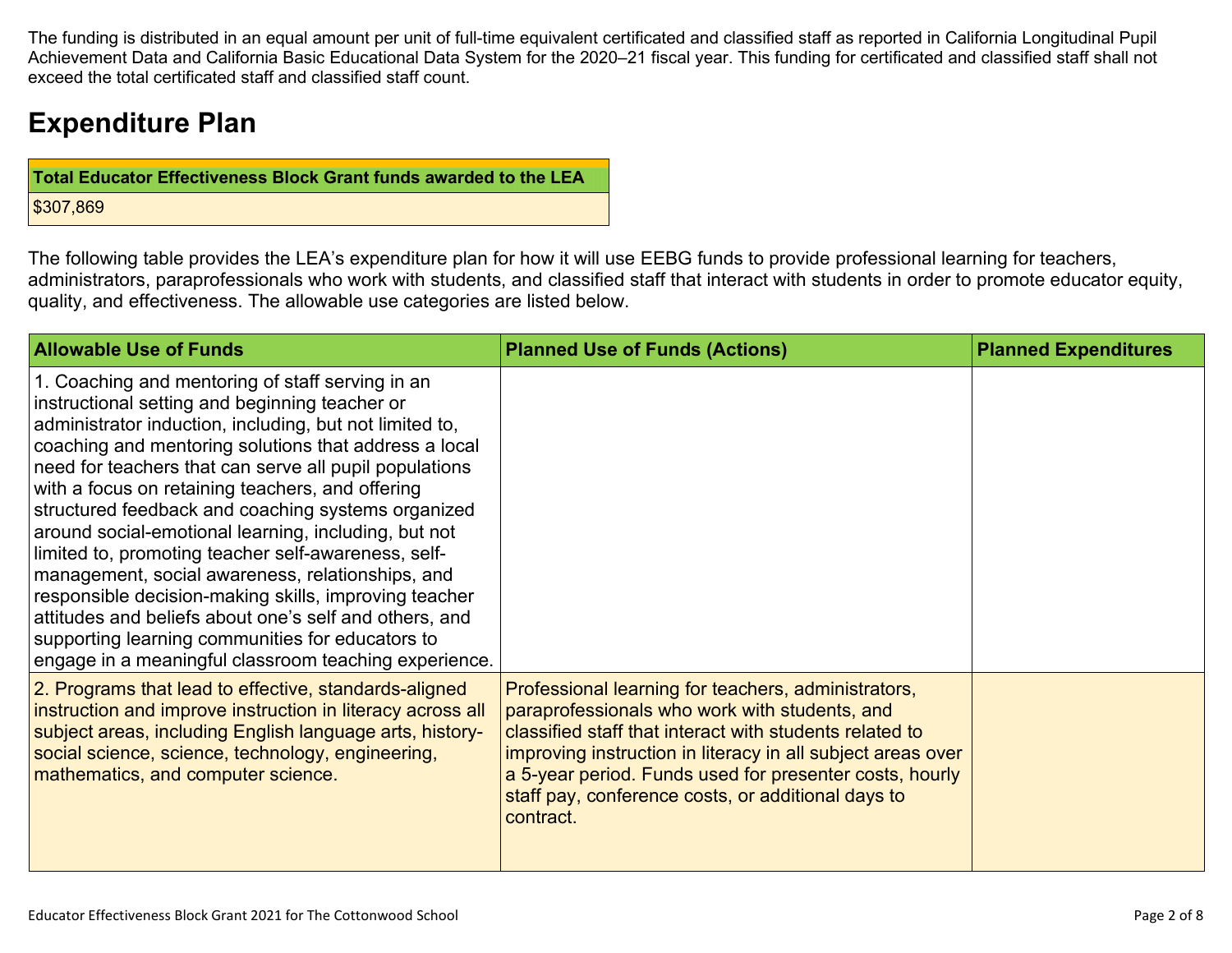| <b>Allowable Use of Funds</b>                                                                                                                                                              | <b>Planned Use of Funds (Actions)</b>                                                                                                                                                                                                                                                                                                                            | <b>Planned Expenditures</b> |
|--------------------------------------------------------------------------------------------------------------------------------------------------------------------------------------------|------------------------------------------------------------------------------------------------------------------------------------------------------------------------------------------------------------------------------------------------------------------------------------------------------------------------------------------------------------------|-----------------------------|
|                                                                                                                                                                                            |                                                                                                                                                                                                                                                                                                                                                                  |                             |
| 3. Practices and strategies that re-engage pupils and<br>lead to accelerated learning.                                                                                                     | Professional learning for teachers, administrators,<br>paraprofessionals who work with students and<br>classified staff that interact with students related to re-<br>engaging students and accelerating learning for<br>students over a 5-year period. Funds used for<br>presentercosts, hourly staff pay, conference costs, or<br>additional days to contract. |                             |
| 4. Strategies to implement social-emotional learning,<br>trauma-informed practices, suicide prevention, access<br>to mental health services, and other improved well-<br>being approaches. | Professional learning for teachers, administrators,<br>paraprofessionals who work with students, and<br>classified staff that interact with students improves<br>student well-being over a 5-year period. Funds<br>used for presenter costs, hourly staff pay,<br>conference costs, or additional days to contract.                                              |                             |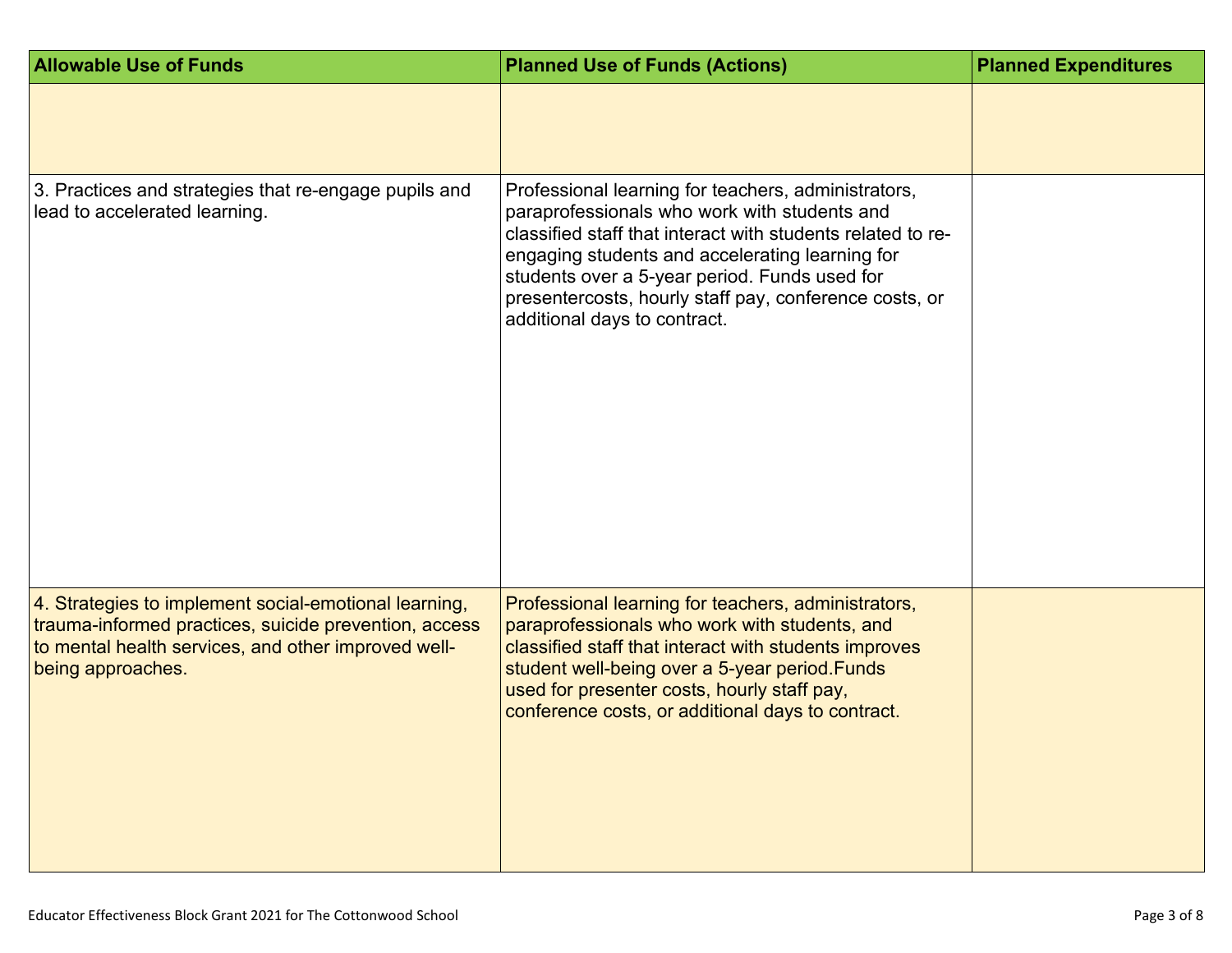| <b>Allowable Use of Funds</b>                                                                                                                                                                                                                                                                                                                                                                                                                                                                                                                                                                                | <b>Planned Use of Funds (Actions)</b>                                                                                                                                                                                                                                                                                                                     | <b>Planned Expenditures</b> |
|--------------------------------------------------------------------------------------------------------------------------------------------------------------------------------------------------------------------------------------------------------------------------------------------------------------------------------------------------------------------------------------------------------------------------------------------------------------------------------------------------------------------------------------------------------------------------------------------------------------|-----------------------------------------------------------------------------------------------------------------------------------------------------------------------------------------------------------------------------------------------------------------------------------------------------------------------------------------------------------|-----------------------------|
| 5. Practices to create a positive school climate,<br>including, but not limited to, restorative justice, training<br>around implicit bias, providing positive behavioral<br>supports, multitiered systems of support, transforming a<br>school site's culture to one that values diverse cultural<br>and ethnic backgrounds, and preventing discrimination,<br>harassment, bullying, and intimidation based on actual<br>or perceived characteristics, including disability, gender,<br>gender identity, gender expression, language,<br>nationality, race or ethnicity, religion, or sexual<br>orientation. | Professional learning for teachers, administrators,<br>paraprofessionals who work with students, and<br>classified staff that interact with students related to<br>creating a positive school climate over a 5-year<br>period. Funds used for presenter costs, hourly<br>staff pay, conference costs, or additional days to<br>contract.                  | 43,000                      |
| 6. Strategies to improve inclusive practices, including,<br>but not limited to, universal design for learning, best<br>practices for early identification, and development of<br>individualized education programs for individuals with<br>exceptional needs.                                                                                                                                                                                                                                                                                                                                                |                                                                                                                                                                                                                                                                                                                                                           |                             |
| 7. Instruction and education to support implementing<br>effective language acquisition programs for English<br>learners, which may include integrated language<br>development within and across content areas and<br>building and strengthening capacity to increase<br>bilingual and bi-literate proficiency.                                                                                                                                                                                                                                                                                               | Professional learning for teachers, administrators,<br>paraprofessionals who work with students, and<br>classified staff that interact with students related to<br>effective language acquisition for English Learners over<br>a 5-year period. Funds used for presenter costs, hourly<br>staff pay, conference costs, or additional days to<br>contract. |                             |
| 8. New professional learning networks for educators<br>not already engaged in an education-related                                                                                                                                                                                                                                                                                                                                                                                                                                                                                                           |                                                                                                                                                                                                                                                                                                                                                           |                             |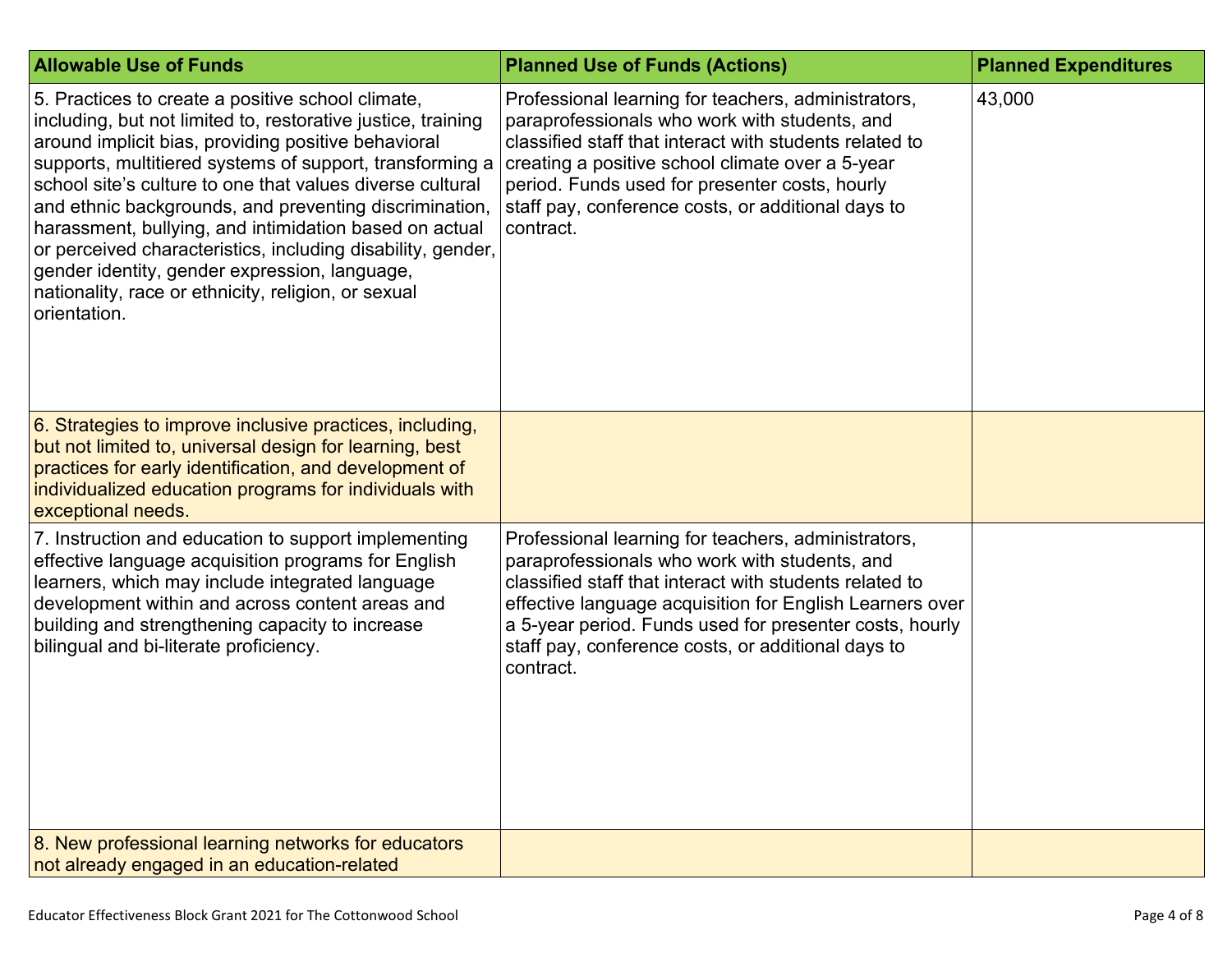| <b>Allowable Use of Funds</b>                                                                                                                                                        | <b>Planned Use of Funds (Actions)</b> | <b>Planned Expenditures</b> |
|--------------------------------------------------------------------------------------------------------------------------------------------------------------------------------------|---------------------------------------|-----------------------------|
| professional learning network to support the<br>requirements of subdivision (c).                                                                                                     |                                       |                             |
| 9. Instruction, education, and strategies to incorporate<br>ethnic studies curricula adopted pursuant to Section<br>51226.7 into pupil instruction for grades 7 to 12.<br>inclusive. |                                       |                             |
| 10. Instruction, education, and strategies for<br>certificated and classified educators in early childhood<br>education or childhood development.                                    |                                       |                             |
|                                                                                                                                                                                      |                                       | Subtotal 307,869.00         |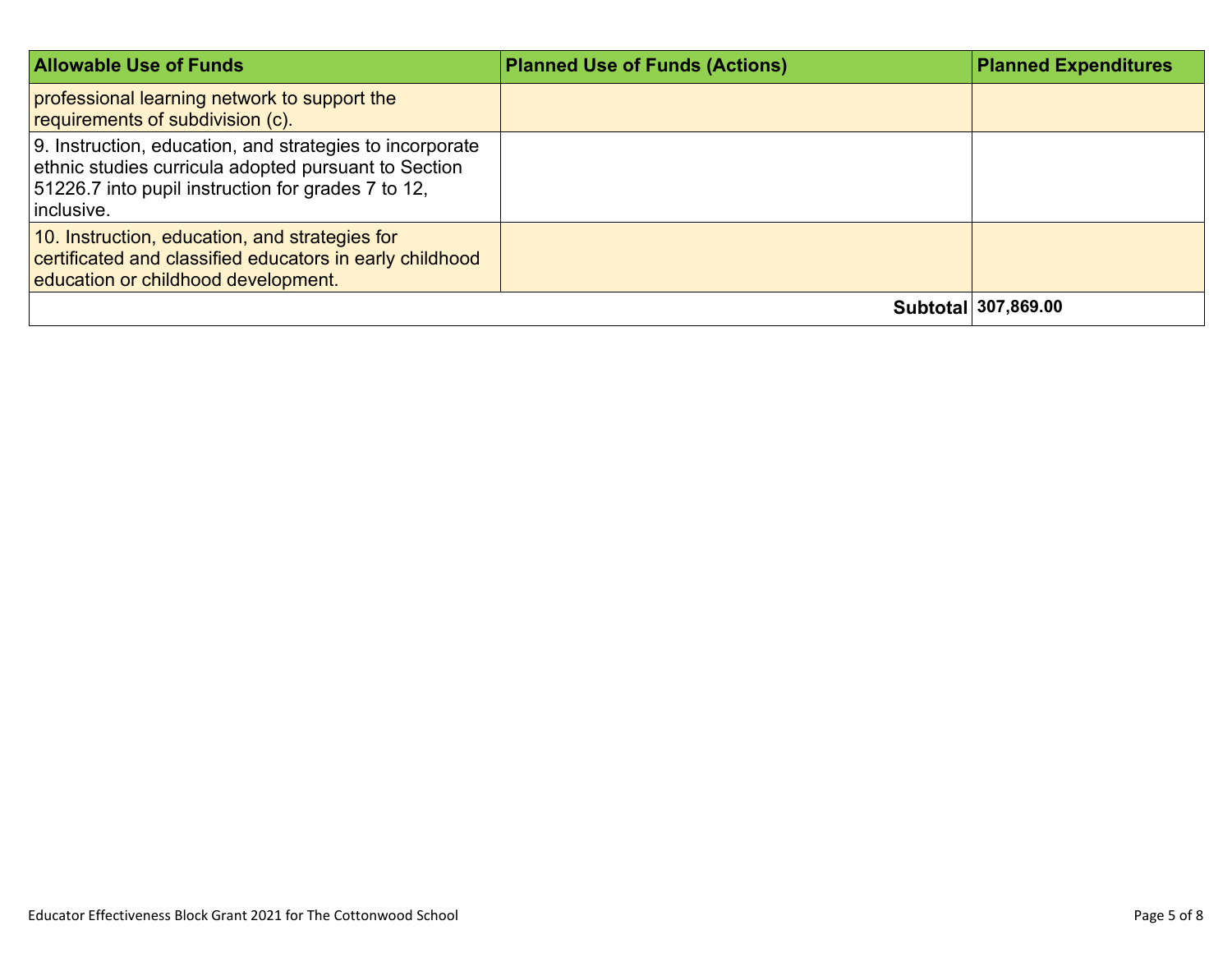# **Educator Effectiveness Block Grant Plan Instructions**

#### **Introduction**

A program providing funds to county offices of education, school districts, charter schools, and state special schools to provide professional learning and to promote educator equity, quality, and effectiveness.

For additional information regarding Educator Effectiveness Block Grant funding please see the web page at [https://www.cde.ca.gov/fg/aa/ca/educatoreffectiveness.asp.](https://www.cde.ca.gov/fg/aa/ca/educatoreffectiveness.asp)

#### **Purpose and Requirements**

As noted in the Introduction, a program providing funds to county offices of education, school districts, charter schools, and state special schools to provide professional learning and to promote educator equity, quality, and effectiveness:

- To ensure professional development meets educator and pupil needs, local educational agencies are **encouraged to allow school site and content staff to identify the topic or topics of professional learning**. Professional learning provided pursuant to this section shall do both of the following:
	- Be **content focused**, incorporate **active learning**, support **collaboration**, use **models** of effective practice, provide **coaching** and **expert support**, offer **feedback** and **reflection**, and be of **sustained duration**.
	- As applicable, be aligned to the **academic content standards** adopted pursuant to Sections 51226, 60605, 60605.1, 60605.2, 60605.3, 60605.4, 60605.8, and 60605.11, and the model curriculum adopted pursuant to Section 51226.7, as those sections read on June 30, 2020, and former Section 60605.85, as that section read on June 30, 2014.

Areas that to be considered for funding as outlined in Education Code include:

(1) **Coaching** and **mentoring** of staff serving in an instructional setting and beginning teacher or administrator induction, including, but not limited to, coaching and mentoring solutions that address a local need for teachers that can serve all pupil populations with a focus on retaining teachers, and offering structured feedback and coaching systems organized around social-emotional learning, including, but not limited to, promoting teacher self-awareness, self-management, social awareness, relationships, and responsible decisionmaking skills, improving teacher attitudes and beliefs about one's self and others, and supporting learning communities for educators to engage in a meaningful classroom teaching experience.

(2) Programs that lead to effective, **standards-aligned instruction** and improve **instruction in literacy** across all subject areas, including English language arts, history-social science, science, technology, engineering, mathematics, and computer science. (3) Practices and strategies that **re-engage pupils** and lead to **accelerated learning**.

(4) Strategies to implement **social-emotional learning**, **trauma-informed practices**, **suicide prevention**, access to **mental health** services, and other approaches that improve pupil well-being.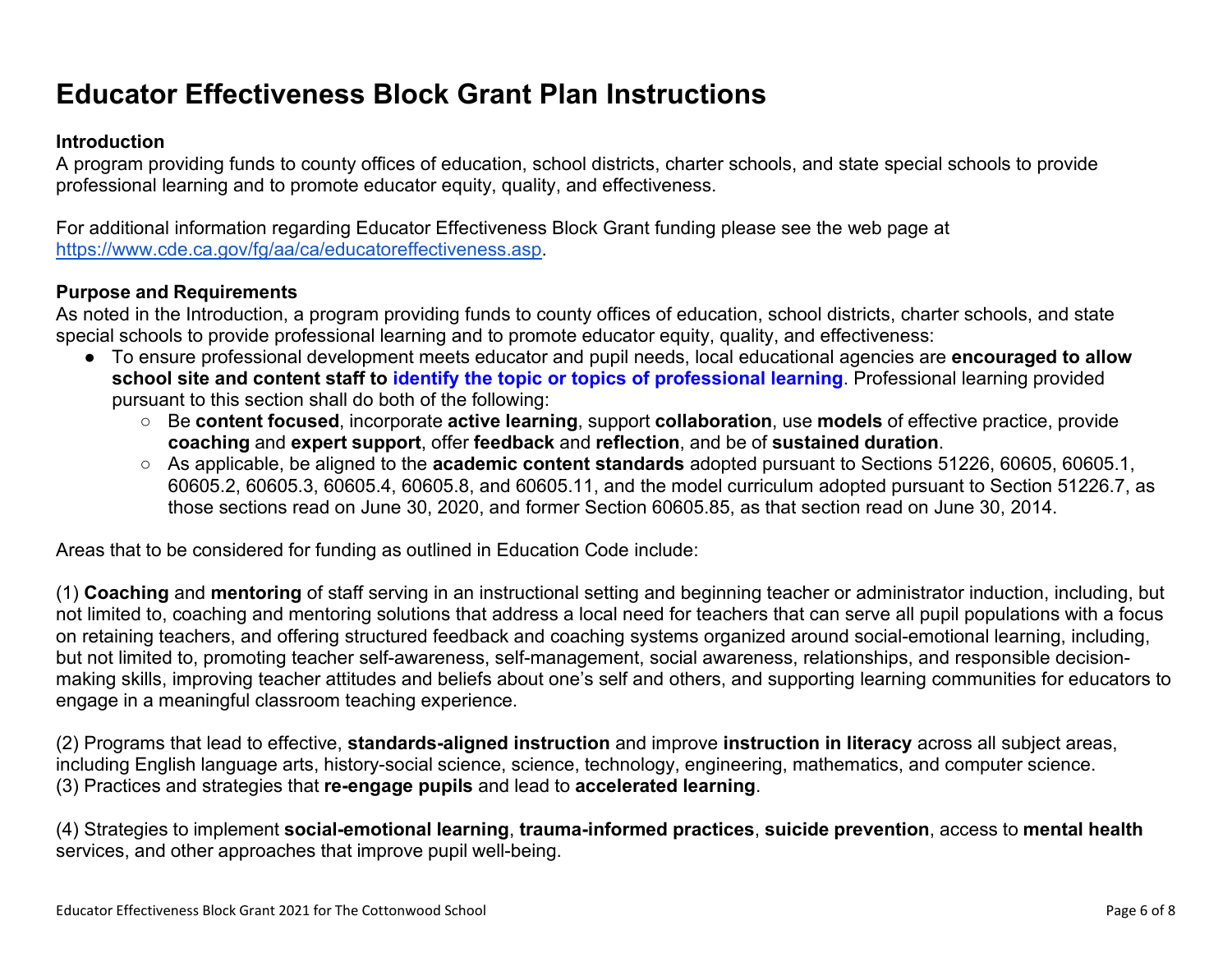(5) Practices to create a **positive school climate**, including, but not limited to, restorative justice, training around implicit bias, providing positive behavioral supports, multitiered systems of support, transforming a school site's culture to one that values diverse cultural and ethnic backgrounds, and preventing discrimination, harassment, bullying, and intimidation based on actual or perceived characteristics, including disability, gender, gender identity, gender expression, language, nationality, race or ethnicity, religion, or sexual orientation.

(6) Strategies to improve **inclusive practices**, including, but not limited to, universal design for learning, best practices for early identification, and development of individualized education programs for individuals with exceptional needs.

(7) Instruction and education to support implementing **effective language acquisition** programs for English learners, which may include integrated language development within and across content areas and building and strengthening capacity to increase bilingual and biliterate proficiency.

(8) New **professional learning networks** for educators not already engaged in an education-related professional learning network to support the requirements of subdivision (c) - *see slide 12 for subdivision (c).*

(9) Instruction, education, and strategies to incorporate **ethnic studies** curricula adopted pursuant to Section 51226.7 into pupil instruction for grades 7 to 12, inclusive.

(10) Instruction, education, and strategies for certificated and classified educators in **early childhood education**, or **childhood development**.

## **Instructions to complete the template:**

### **Total Educator Effectiveness Block Grant funds awarded to the LEA**

Provide the total amount of Educator Effectiveness Block Grant funds the LEA is awarded.

#### **Allowable Use of Funds Table**

The table is in three parts, **Allowable Use of Funds, Planned Use of Funds (Actions)**, and **Planned Expenditures**. Data is only required in the **Planned Use of Funds** and **Planned Expenditures** columns.

### **(1) Allowable Use of Funds**

The LEA must specify the amount of EEBG funds that it intends to use to implement a planned action. This column is prepopulated with the allowable uses of funds. There is no need to input additional information in this column.

## **(2) Planned Use of Funds (Actions)**

● Provide a description of the action(s) the LEA will implement using EEBG funds. The description can be brief and/or in list form. Include the group that will receive the professional learning (teachers, administrators, paraprofessionals who work with students and classified staff that interact with students).